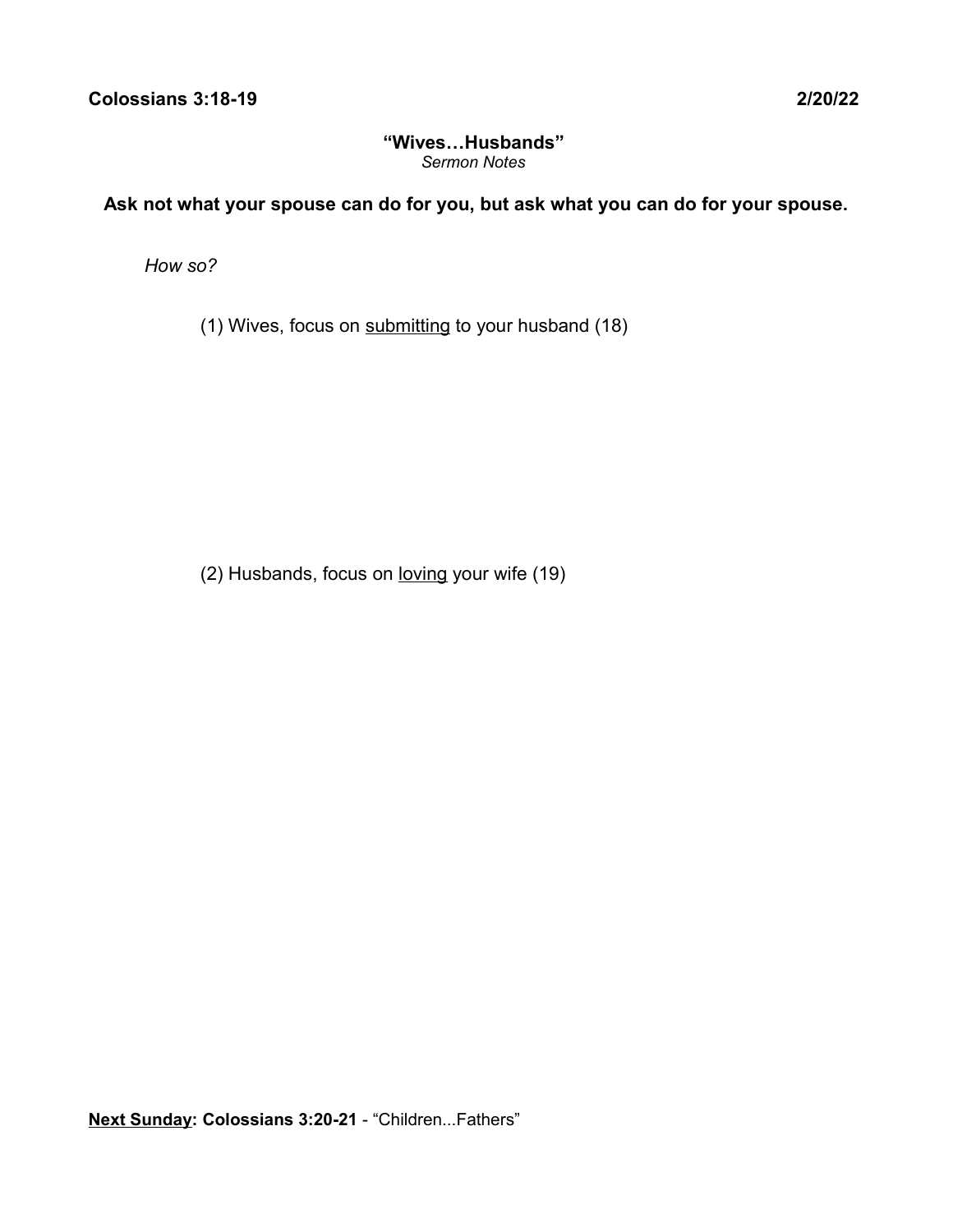# **Community Group Study Guide**

For the Week of February  $20<sup>th</sup>$  -  $26<sup>th</sup>$ 

#### **Introduction: For reflection**

*Family: we all know it by experience. We all have had a dad and a mom (some unmarried, some married, some married and then divorced; some from blended families; some present, others absent). Describe their relationship: What was good? What was bent and broken? How was suffering involved? Also, you may have been or still are in a relationship with someone (dating, marriage, divorce, etc.). If it applies, reflect on what that relationship has been like: What has been good? Bad? Hard? As you are able, share some of your reflections with others.*

# **Context**

*This section of the letter, from 3:18 through 4:1, is commonly referred to as the "household code". In what ways does this section connect to what came before in 3:1-17? [Hint: Think about words and theological themes that carryover.] Also, recall, what's the big picture of Col 2:6-7 and 3:1-17?*

*In 3:18-19, Paul speaks to husbands, even though he was not married. Further, Paul exhorted women about their wifely duties. Many today would immediately malign Paul as a misogynist for even thinking to speak on these matters. Yet Paul did speak to husbands and wives. What does this say about his culture? What does this say about the Bible? What does this mean for us today?*

#### **Observation and Meaning**

*In our day and age, it's worth reviewing the basic biblical understanding of marriage, as presented by Paul as he exhorts "wives" and "husbands". Who can be married? [Note: How do texts like Genesis 2, Matthew 19, 1 Corinthians 7 support this view]*

*What ideas are repeated in 3:18-19 from elsewhere in the letter (hint: consider especially the repetition of one phrase across 3:17-4:1)?*

*What does Paul say about "love"in Colossians. Consider Colossians 1:4, 8; 2:2; 3:12, 14.*

*Whom does Paul want spouses to focus on - themselves or their spouse? Support your answer from the text. Why does Paul say this? What does he understand about the human*